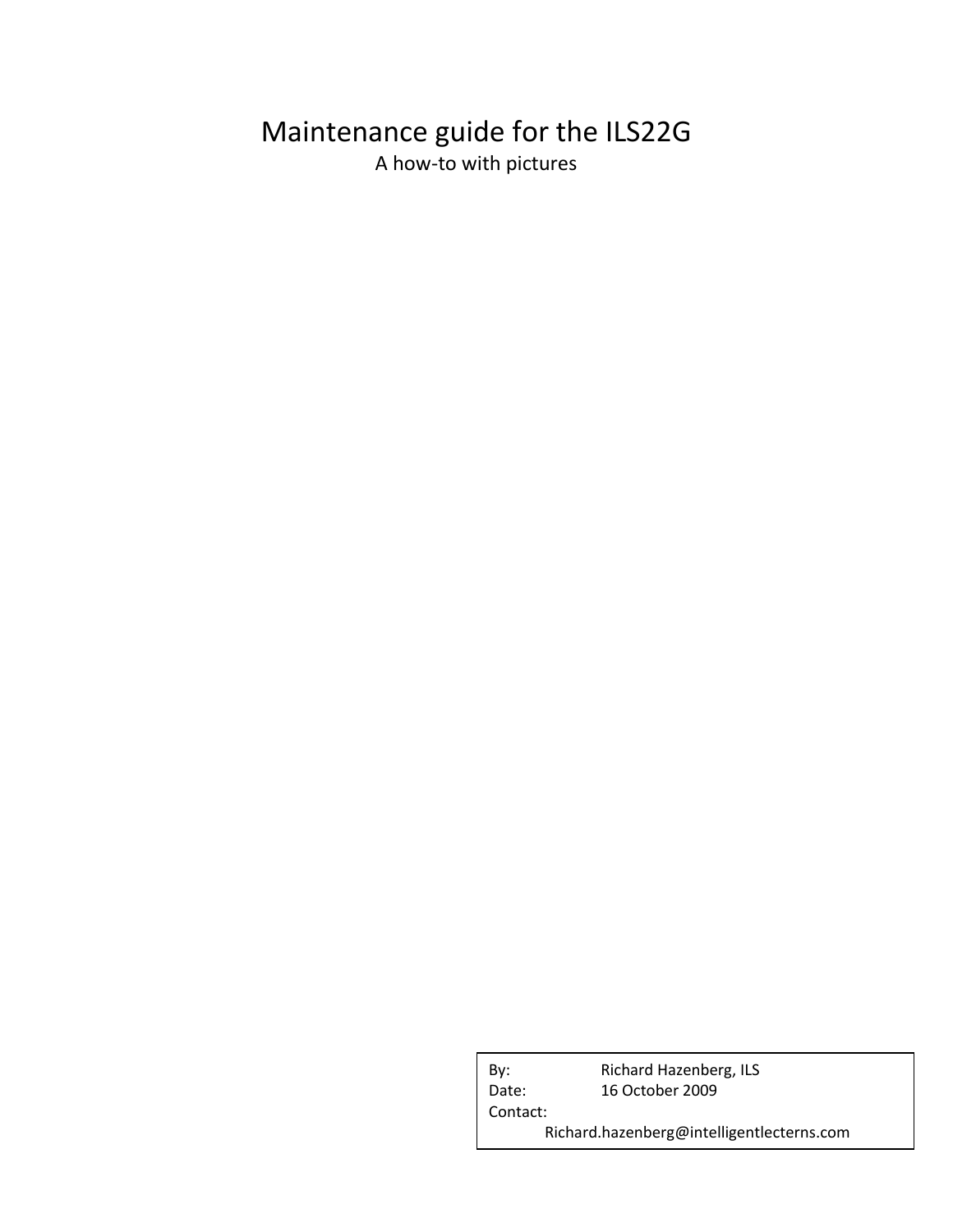#### **Step 1:** Unscrewing

Put the ILS22G on a table with the glass plate facing down. Remove the red marked screws around the black center of the ILS22G, these are 11 screws in total. The screws can be removed with a Torcs screwdriver or an Imbus key (European standard).



**Figure 1. ILS22G on the table.**

### **Step 2:** Opening up

Before the ILS22G can be opened first the plug of the controller board needs to be unplugged. This plug can be found on the front side of the machine.

After this the back plate slides of the machine to the front (one or two centimeters). The back plate now is free from the machine and can be tilted to the right side (due to cabling). See also figure 2, 3 & 4.





**Figure 3. Removing the back plate. Figure 2. Controller plug.**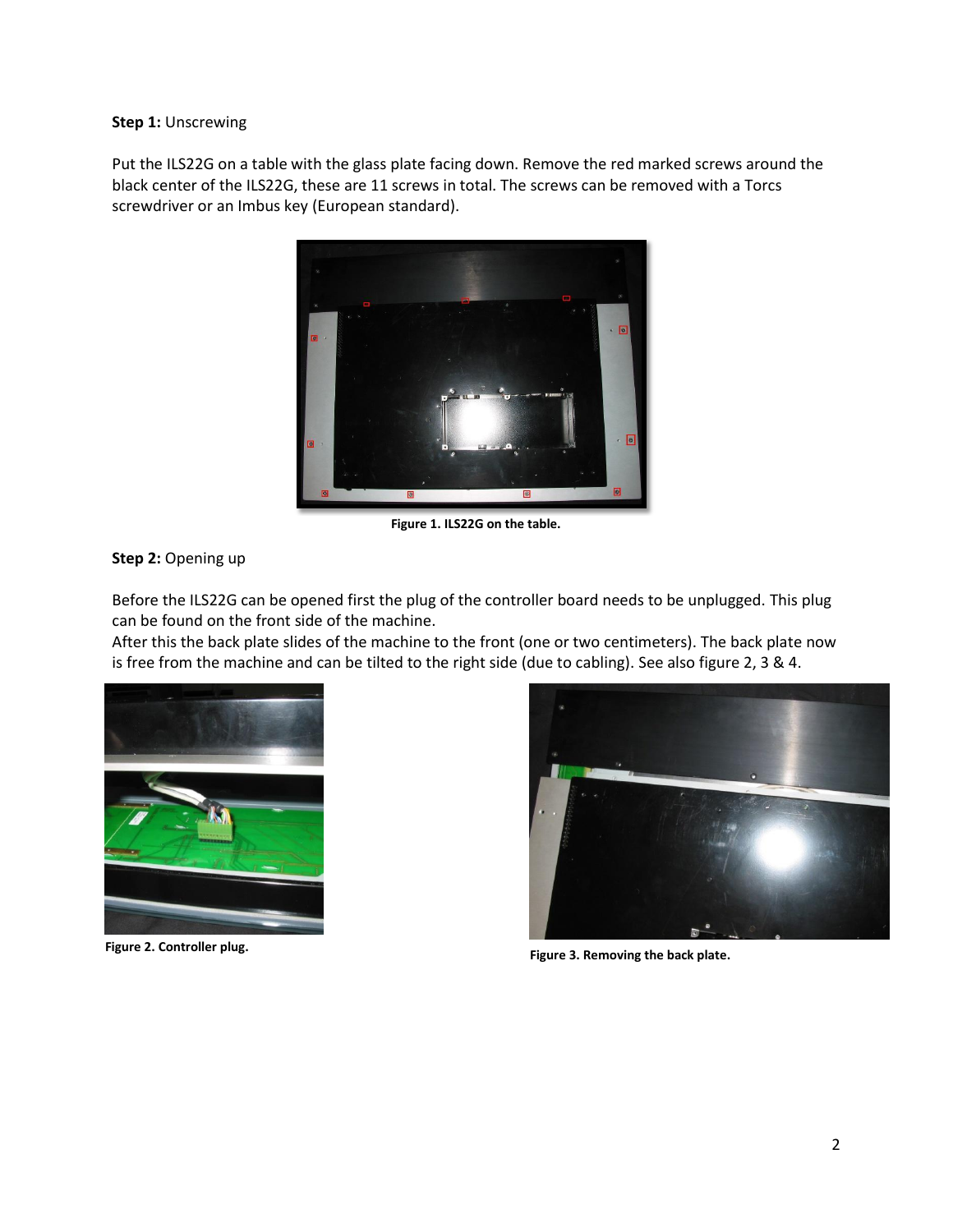

**Figure 4. Tilting the backplate.**

**Step 3:** Checking the wiring

Figure 5 shows the total wiring in the back plate of the ILS22G. The figure is divided in different sections to make give a better overview of the machine.

- Section 1: Motherboard
- Section 2: Power supply
- Section 3: Hard drive & optical drive<br>Section 4: USB hub
- Section 4:
- Section 5: Connectors



**Figure 5. Wiring overview.**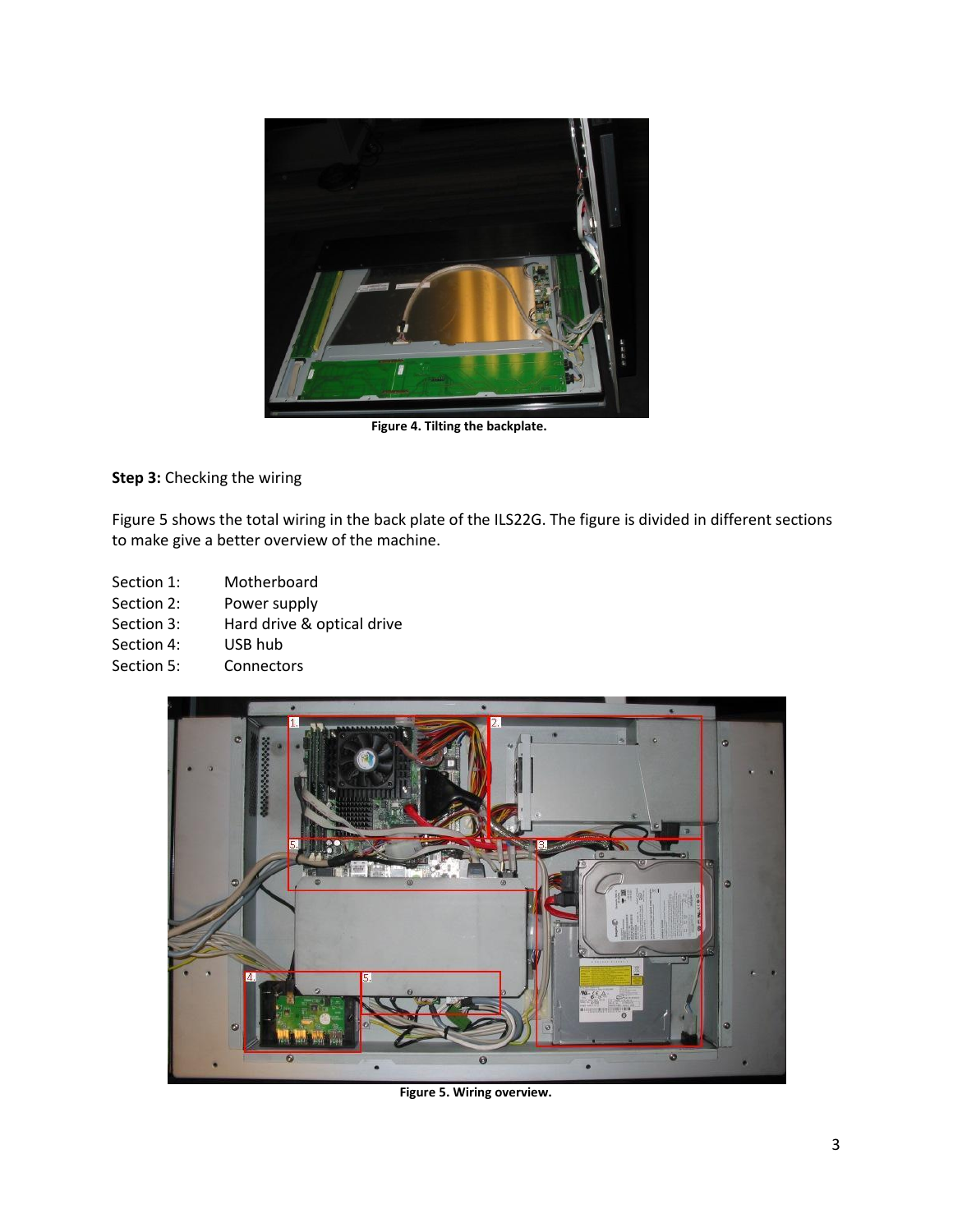## **Step 4a:** Section 4



**Figure 6. USB hub.**

## **Step 4b: Section 5**



**Figure 7. USB, power and serial connectors.**

- a. USB Hub connector
- b. Serial connectors
- c. Power connector



**Figure 8. Other connectors.**

- a. Microphone loop through connectors
- b. Pedestal DIN connector